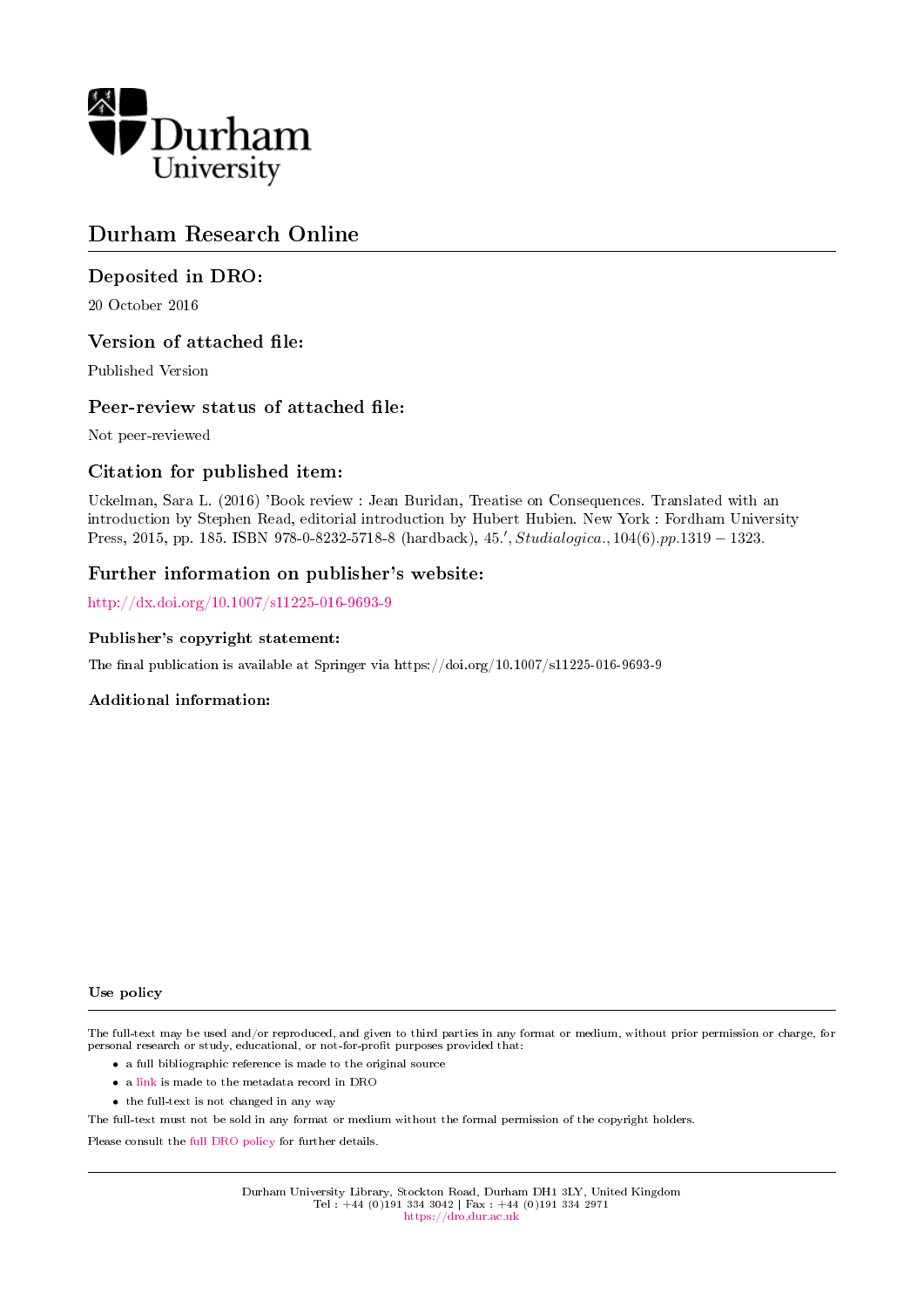### Review of Jean Buridan, Treatise on Consequences, translated with an introduction by Stephen Read, editorial introduction by Hubert Hubien (New York: Fordham University Press, 2015. ISBN 978-0-8232-5718-8 (hardback). 185 pages.

In this book, Stephen Read gives the first translation into English of the Treatise on Consequences by the French logician Jean Buridan, written in the 1330s or 40s. John Buridan was one of the most important logicians in the 14th-century, and his treatise on consequences one of his most important works on logic. The value of this new translation, which makes his work available to those who do not read Latin, cannot be overemphasized. When I, as someone trained in contemporary logic who has spent the better part of the last decade studying logical developments of the High Middle Ages the 13th to 14th centuries in particular — was asked if the present book was one that readers of Studia Logica should know about, I gave an unhesitating and unqualified yes. But the average reader of Studia Logica has probably spent the last decade much differently from me, and probably sees that 14thcentury date and wants to know why she should be interested in something almost 700 years old. Surely logic has moved on from where we were 700 years ago, surely there has been some progress in the field, so surely such a treatise could be nothing more than a curiosity of history. (We could even turn this into a syllogism, thus showing that if we were to go back into the history of logic, Aristotle alone would do.)

In the course of this review, I will not only outline and summarize the contents of the book, but I will also demonstrate why this is a book contemporary logicians should be interested in, even if they have no interest in the history of logic, and why they could do far worse than starting here if they are interested and wish to learn more. To quote from Read's introduction: "Buridan's treatise on consequences is a highly original and influential study of the concept of logical consequence. It moves not only beyond Aristotle's ideas, which had dominated medieval though, but also beyond the already insightful developments of the logica modernorum [the 'modern logic', i.e., 12th and 13th-century developments]" [p. 51]

The book comprises four parts. The first is Read's introduction, which provides an overview of Buridan's views in a way that both provides the necessary background to medieval logical and semantical theory necessary to understand Buridan's innovations as well as is often more clear, because more verbose, than Buridan's own exposition. The introduction is nearly half the length of the treatise itself, and provides an indispensable guide through the treatise, particularly for those readers who are not versed in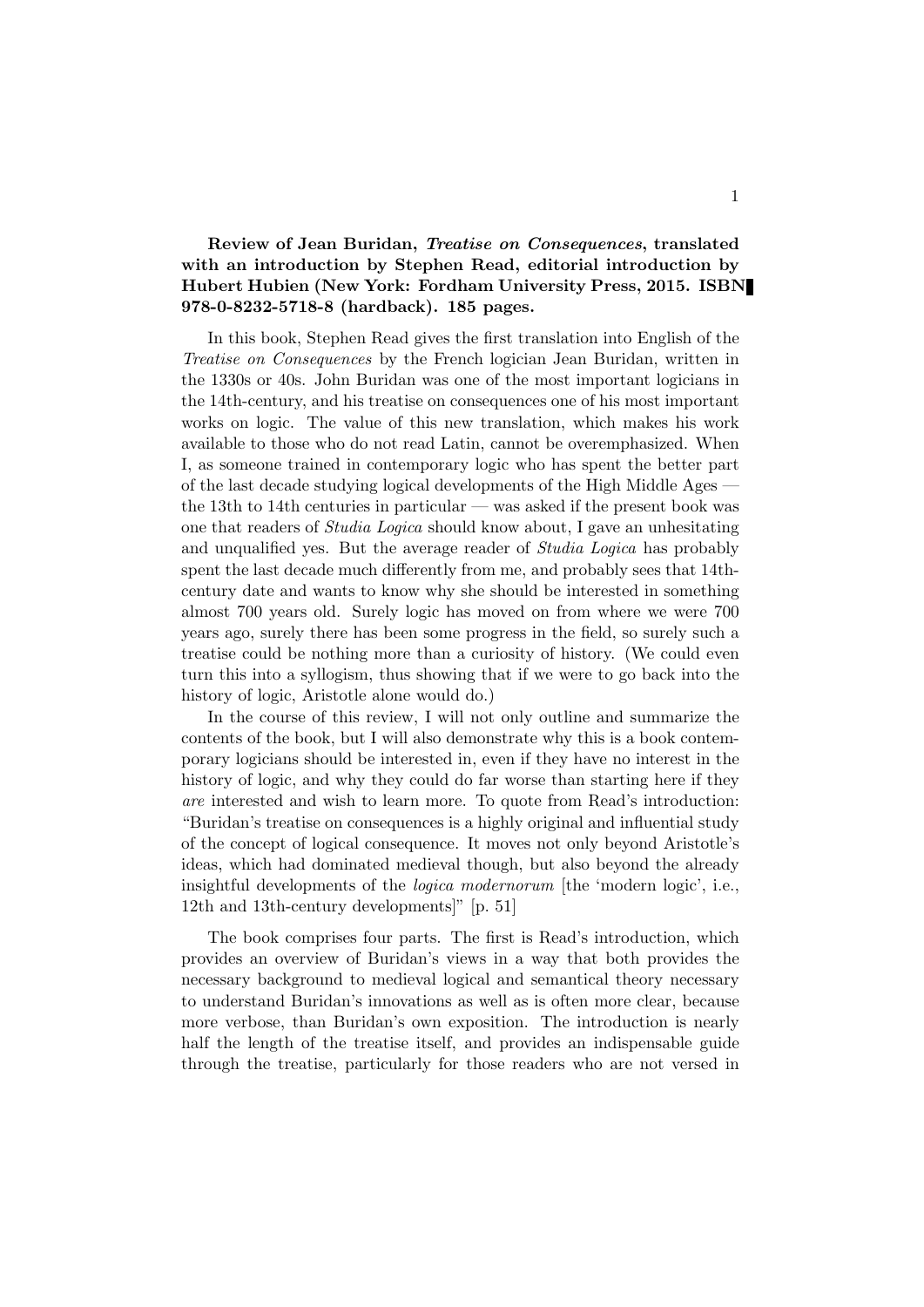medieval semantics or the technical terms used in logic in the 14th-century. Given that there is yet no good modern introduction to medieval logic, this introduction serves as a good interim measure.

The second part is Read's translation of the editorial introduction that Hubert Hubien wrote for his critical edition of the treatise, hitherto available only in French. This editorial introduction covers the manuscript and incunabula tradition of the text, as well as questions of authorship, as earlier 20th-century commentators had questioned its attribution to Buridan. Hubien demonstrates that the treatise is unequivocally Buridan's, and also argues that it was written in 1335 (p. 57). Read, argues, however, that evidence from the subject matter "favor[s] a date in the 1340s" (p. 5). Whichever date is correct, when he composed this treatise, Buridan was an Arts Master at the University of Paris, and thus was in regular contact with undergraduates, all of whom were required to study logic before progressing to the higher faculties of medicine, law, or theology. The treatise was immensely popular with three incunabula editions from 1493, 1495, and 1499; the first modern edition was Hubien's from 1979 [p. 5]. But the treatise is not a mere textbook for undergrads; rather, it is a highly technical development of the central notion, that of 'consequence', in the logical sense of the word. The third part of the book is the translation of the treatise itself, about which more below, and it is followed by the fourth part: endnotes (yes, sadly, endnotes rather than footnotes; there is also no separate bibliography, so citations must be located by skimming the endnotes until they are found), a glossary of terms that the person unfamiliar with medieval logic will find very useful [pp. 177–180], and an index of persons and concepts [pp. 181–185].

The treatise itself is divided into four books: The first discusses first consequences in general and then the special case of consequences between assertoric propositions. The second covers modal consequences. The topic of the third is syllogisms with assertoric propositions, and the fourth is on modal syllogisms. In each book, Buridan begins by defining the relevant concepts and terms and then, on the basis of these, proving a number of conclusions (i.e., theorems) that follow from these definitions.

What is a 'consequence'? More specifically, what does Buridan mean by 'consequence', and how does it relate to our contemporary notion of logical consequence? In Book I, ch. 3 Buridan gives a syntactic definition of 'consequence':

A consequence is a compound [i.e., not subject-predicate] proposition, for it is constituted from several propositions conjoined by the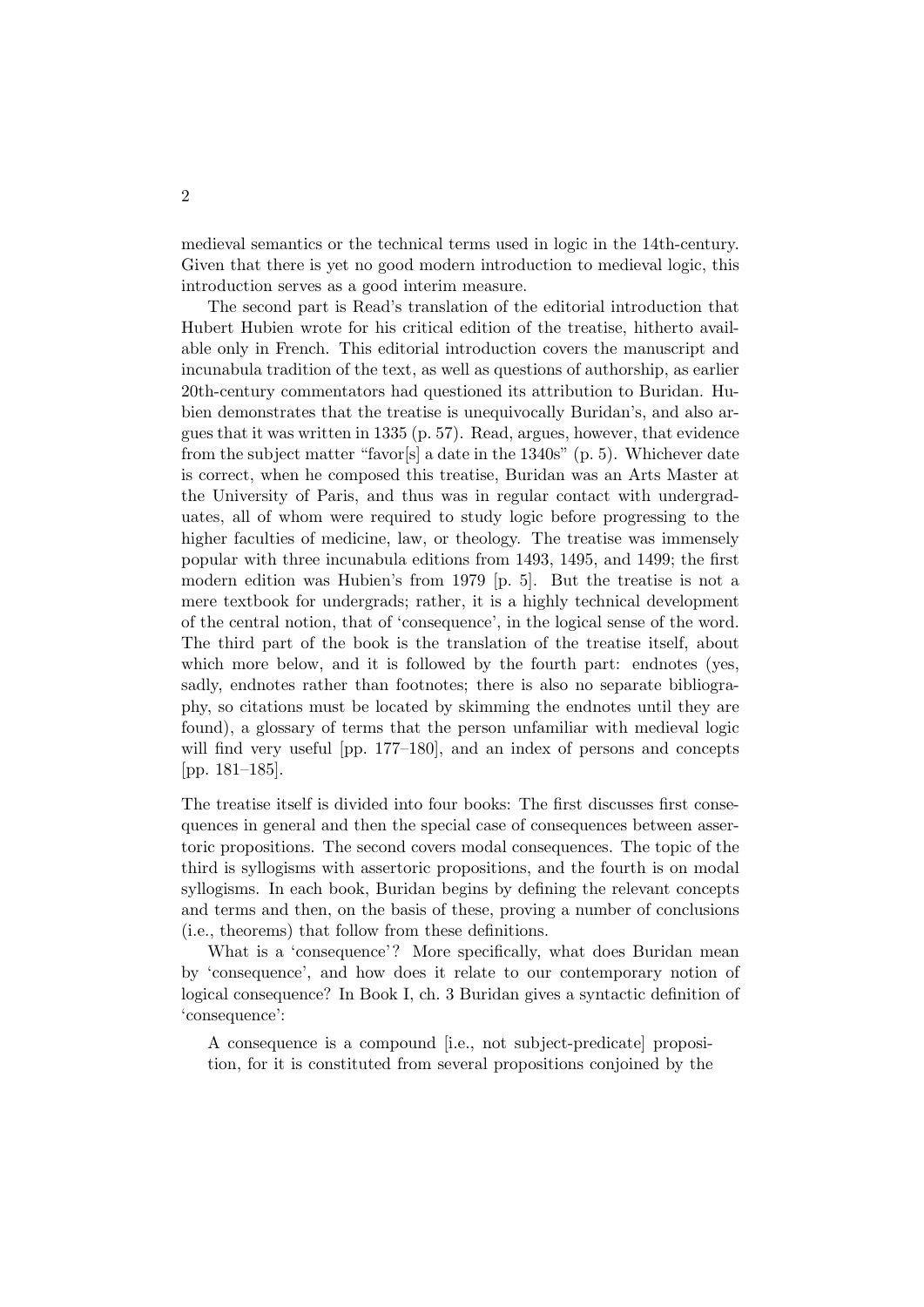expression 'if' or the expression 'therefore' or something equivalent [p. 66].

This purely syntactic definition is revised soon after to add a semantic component, so that only those compound if-then statements which are true will be called 'consequences'. When discussing the truth-conditions of consequences, Buridan begins by outlining other peoples' views:

Many say that of two propositions one is antecedent to the other if it is impossible for the one to be true without the other being true, and one is consequent to the other if it is impossible for the one not to be true when the other is true, so that every proposition is antecedent to every other proposition for which it is impossible for it to be true without the other being true [p. 67].

He rejects this definition, because "Every human is running, so some human is running" is a good (or true) consequence, but it does not meet the above definition. Why not? Because truth, for Buridan and other nominalists, attaches to proposition-tokens rather than proposition-types, and if someone creates a token "Every human is running" without creating a token of the other proposition, the consequent will not be true, since it doesn't exist. He next considers a definition of consequence which avoids this problem by adding the caveat "when they [the antecedent and the consequent] are formed together" [p. 67], but this is also problematic, because "No proposition is negative, so no ass is running" is not a good consequence, and yet when both propositions are formed, it is impossible for the antecedent to be true, so it is impossible for both the antecedent to be true and the consequent false. (To see that "No proposition is negative" is necessarily false, when formed, note that this very proposition is itself a negative proposition.) A third definition is offered:

[O]ne proposition is antecedent to another, which is such that it is impossible for things to be altogether as it signifies unless they are altogether as the other signifies when they are proposed together [p. 67].

This option is rejected because "it assumes that every true proposition is true because things are altogether as it signifies" [p. 67], an assumption that was earlier denied:

Some claim that every true proposition is true because things are altogether as it signifies they are, namely, in the thing or things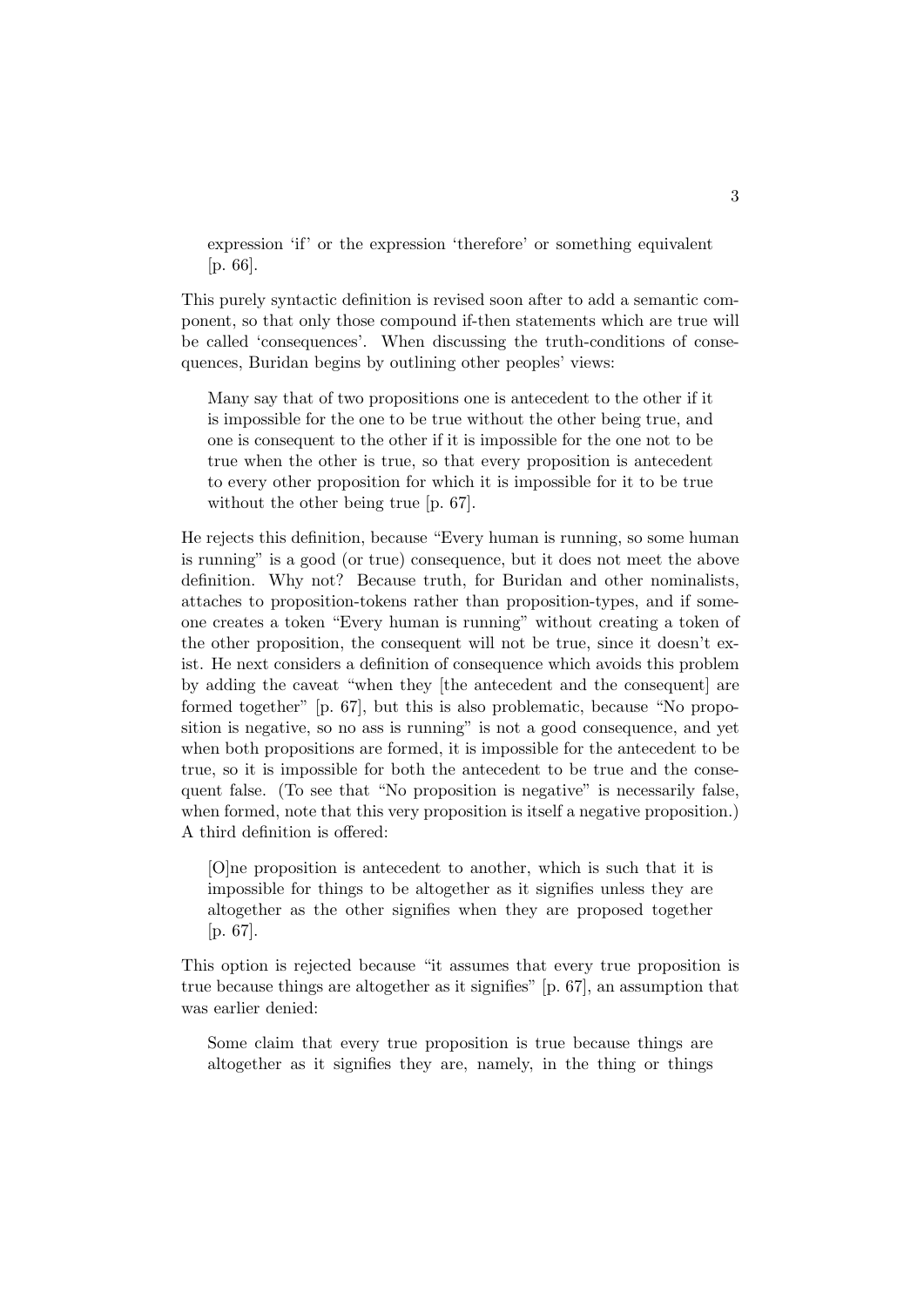signified in reality. [But this is not so] Because if Colin's horse, who cantered well, is dead, "Colin's horse cantered well" is true, but things are not in reality as the proposition signifies, because the things have perished" [p. 63].

Buridan gives other, similar, examples where truth of a proposition and things being altogether as the proposition signifies come apart, but then goes on to say that with appropriate provisos, we can adopt a notion of truth along these lines, and hence also a notion of logical consequence of this type [p. 67].

With his definition in hand, Buridan next sets out different divisions of consequences, the first of which is into material consequences and formal consequences. A formal consequence is one which is "valid in all terms retaining a similar form" while a material one is "one where not every proposition similar in form would be a good consequence, or, as it is commonly put, which does not hold in all terms retaining the same form" [p. 68]. Material consequences are further divided into those which are simply good, "since it is not possible for the antecedent to be true the consequent being false", and those which are merely good as-of-now, "things being as a matter of fact as they are" [p. 68]. Formal consequences are divided into two types at the beginning of the third book, where syllogistic consequences (i.e., syllogisms) are distinguished from ones which are consequences "from one simple subject-predicate to one simple subject-predicate [proposition]", or which are a conjunct from a conjunction or a disjunction from a disjunct [p. 113]. The remainder of the first book is dedicated to these non-syllogistic formal consequences without modalities.

The second book addresses modal propositions, and the inferential rules that apply to them. Buridan begins by weighing in on the question of what counts as a modal proposition. He, like many other medieval logicians, accepts a wide range of modalities, but in this chapter focuses only on the alethic ones: the "modals of possibility and impossibility, of necessity and contingency, and of truth and falsity" [p. 95]. The first point he makes is that "propositions are not said to be of necessity or of possibility in that they are possible or necessary, but from the fact that the modes 'possible' or 'necessary' occur in them. . . So a proposition can indeed be necessary when it is not one of necessity", i.e., when it is not a modal proposition [p. 95]. For example "A human is an animal" is necessary, but it is an assertoric proposition; conversely "A human of necessity runs" is a modal proposition, but it is not necessary, rather, it is false and impossible [p. 95]. This focus on the syntactic construction of the proposition mirrors his approach to defining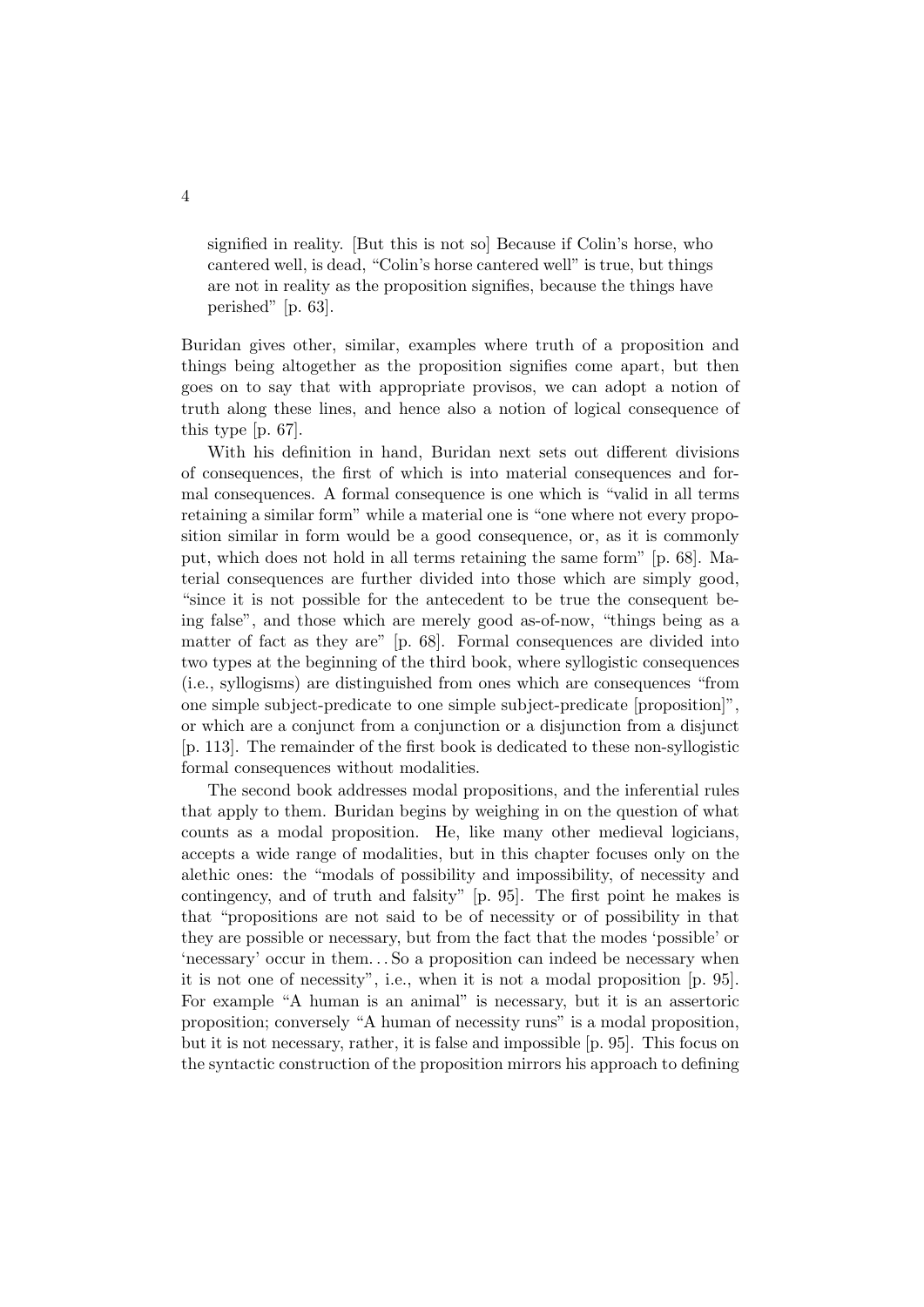consequences. It is in this book that we see Buridan's take on the de  $dicto/de$  $re$  issue — though in his case, he frames it in terms of the more-usual-for-the-14th-century language of'divided sense' vs. 'composite sense'. A composite modal proposition is one which combines a mode and another proposition such that the mode is the subject and the proposition is the predicate, or vice versa. For example "That a human runs is possible" is a composite modal proposition [p. 96]. A divided modal proposition is also formed out of a mode and another proposition, but neither is the subject and neither is the predicate; rather, part of the proposition is the subject, part is the predicate, and the mode comes in between them. For example, "A human is possibly running" is a divided modal proposition [p. 96]. Some medieval authors favor one of these constructions over the other, calling one of them the true modals and dismissing the others as not really modal; Buridan, on the other hand, considers both types equally and devotes the remainder of Book II to the rules of inferences that govern both types.

Buridan's treatment of composite modal propositions is distinctive, and worthy of a special note here. When he discusses composite modal propositions in ch. 7 of Book II, he uses examples such as "Every possibility is that  $B$  is  $A$ ", which, on the face of it, can also be interpreted as a standard universal affirmative assertoric proposition, with 'possibility' being the subject term and 'that  $B$  is  $A$ ' the predicate; and this construction must be distinguished from ones such as "Every  $B$  being  $A$  is a possibility", wherein 'Every B being  $A'$  is the subject term and the entire proposition is indefinite. rather than universal [pp. 105–106]. This means that there is an ambiguity between "(Every A is B) is possible" and "Every  $(A \text{ is } B)$  is possible". This ambiguity must be attended to when determining the legitimacy of inferences.

The final two books address syllogistic consequences. Here, Buridan goes beyond Aristotle by considering sentences with "non-normal" conclusions, that is, where the predicate comes before the copula. A "normal" conclusion would be one like "Socrates is an animal", while its non-normal form would be "Socrates an animal is". Such examples illustrate one of the difficulties of translating a logical text written in a 'natural' language, rather than a symbolic one<sup>∗</sup>: Latin syntax is much more free than English syntax, and in some cases it is impossible to translate Buridan's Latin sentences into English ones that maintain the required distinctions and are grammatical. Read does

<sup>∗</sup>Many historians of medieval logic have argued that the Latin which is used is no longer natural-language-Latin, but is rather a semi-formal or regimented language. We don't wish to deny this here by calling Buridan's Latin 'natural'; we simply are trying to distinguish between logic written in symbols and logic written in words.